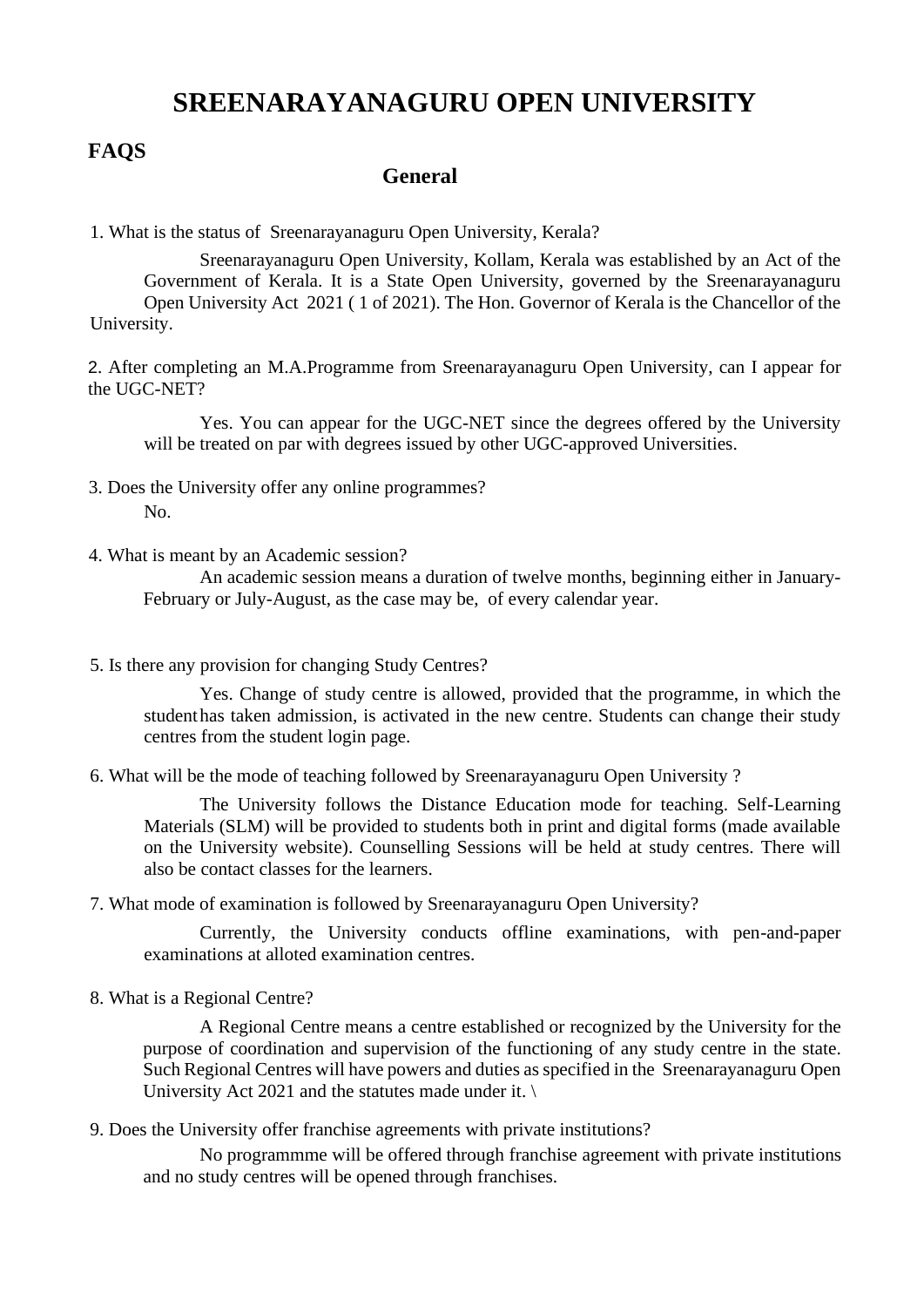10. I am a native of Karnataka State, will a Campus Centre/Study Centre be available in the state of Karnataka?

No Off-Campus Centres /Study Centres will be opened beyond the territorial jurisdiction of the University ie., the State of Kerala.

11. What are Self-Learning Materials ?

Self Learning Materials for Open and Distance Learning mode include contents in the form of course materials, either in print or digital forms, which are self-explanatory, self contained, self-directed to the learner, and amenable to self-evaluation. They enable the learner to acquire the prescribed level of learning in the course of study, but do not include text-books or guide-books.

12. What is meant by Learner Support Services?

Learner Support Services means services which are provided by the Higher Educational Institutions in order to facilitate the acquisition of teaching-learning experiences by the learner to the level prescribed by the Commission for Open and Distance Learning modes and Online mode.

13. What is the difference between "Online mode" and "Open and Distance Learning mode"?

Online Mode means a mode of providing flexible learning opportunities, overcoming the difficulties in the separation of teacher and learner, using a variety of media, including print , electronic, online and face-to-face meetings.

Open and Distance Learning mode means a mode which provides flexible learning opportunities by overcoming separation of teacher and learner, using a variety of media, including print, electronic, online and face-to-face meetings with the learners including practical or work experiences;

14. What is a Post- Graduate Diploma programme?

A Post Graduate Diploma means a programme with a minimum duration of two years, in which a minimum entry level qualification of graduation is required, covering a minimum of 80 credits and nomenclature as recognised by the University Grant Commission and the regulatory authority or statutory council, as applicable .

15. How many regional centres have been established by the University?

The University has now established four regional centres

16. What are the campuses of the University?

University Centre, Regional Centres, Study Centres and other academic institutions.

17. What is meant by a Learner Support Centre?

A Learner Support Centre means a Study Centre/ Programme Centre/ Work Centre, established or recognized by the University for advising, counseling, or providing interface with the teachers, and other related services and assistance required for the successful delivery of programmes.

18. What is meant by CIQA?

Centre for Internal Quality Assurance (CIQA) means a centre established by the